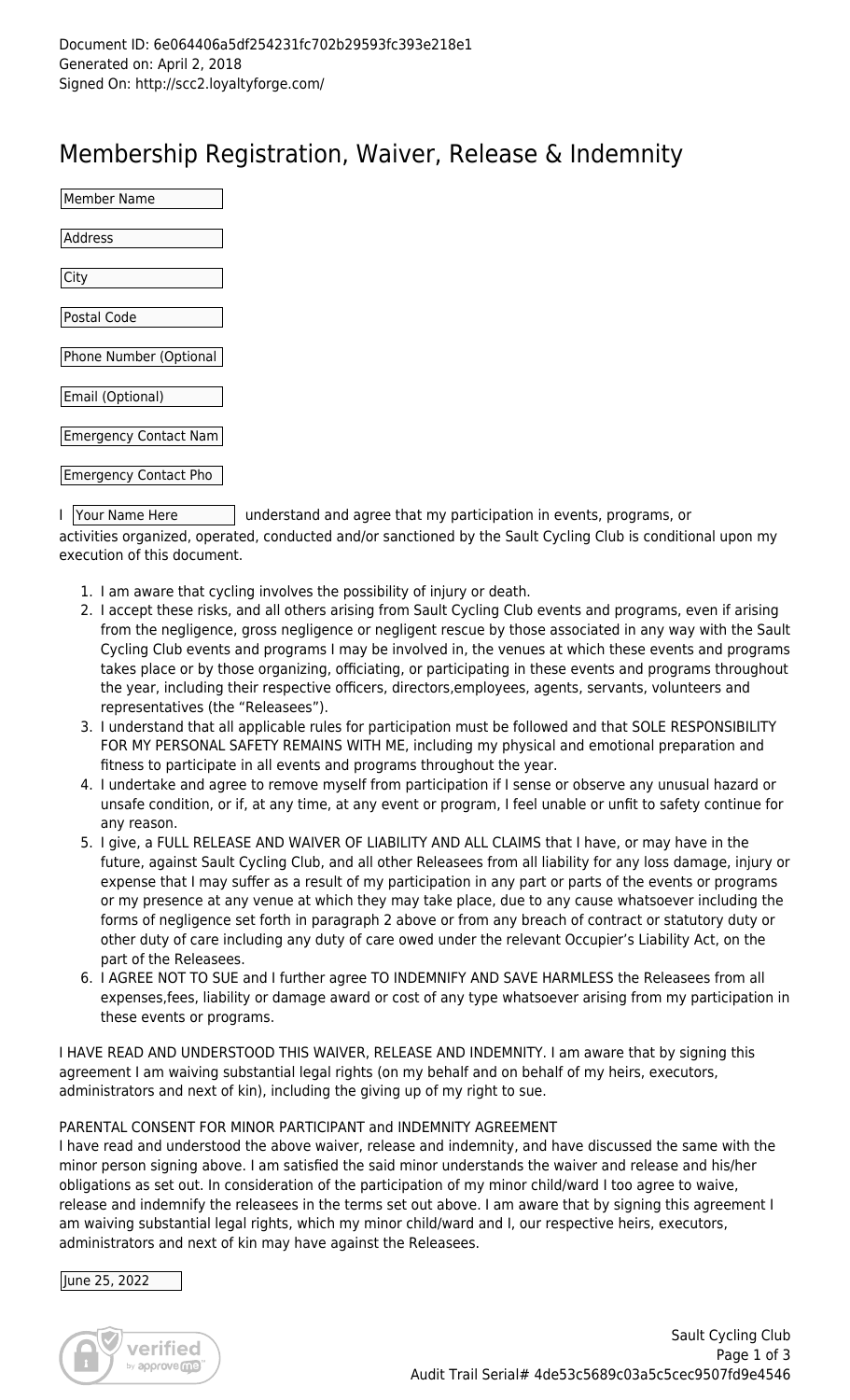$\boldsymbol{\times}$